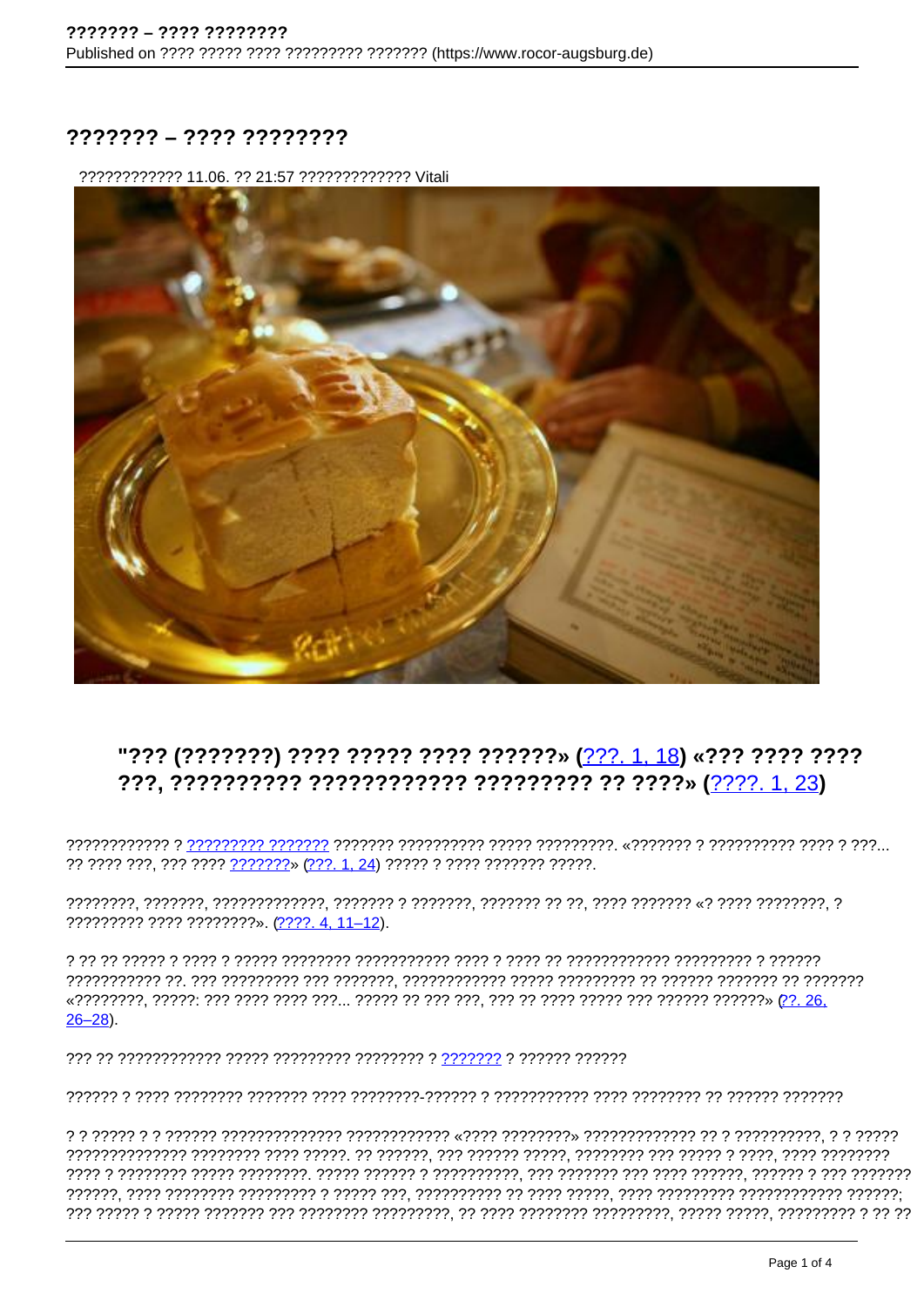???????? ? ????????????.

???????

???????? ?? ???? ???? ??????.

??????

?????? ? ??????? ????????.

, נכללללי לללל ללללל ללללל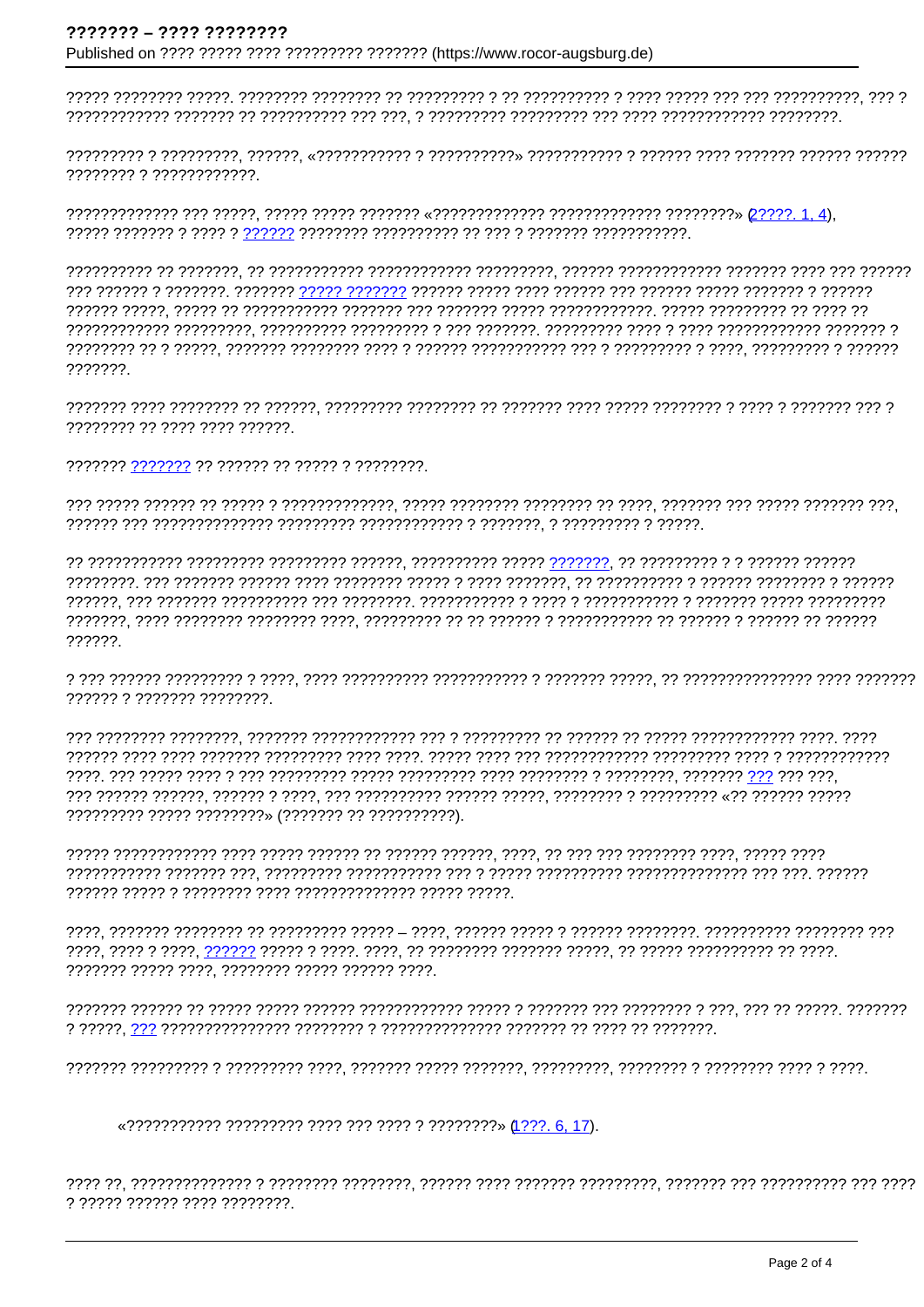רררר ררר רר הרכבר ברכבר הרכבר בר ברכבר ברכבר ברכבר ברכב רבר רב ברכב רבר ברכבר ברכבר ברכבר ברכבר ב-ברכבר ברכבר 

???????? ???? ????? ???????

 $?$  ????» (????, 6, 53).